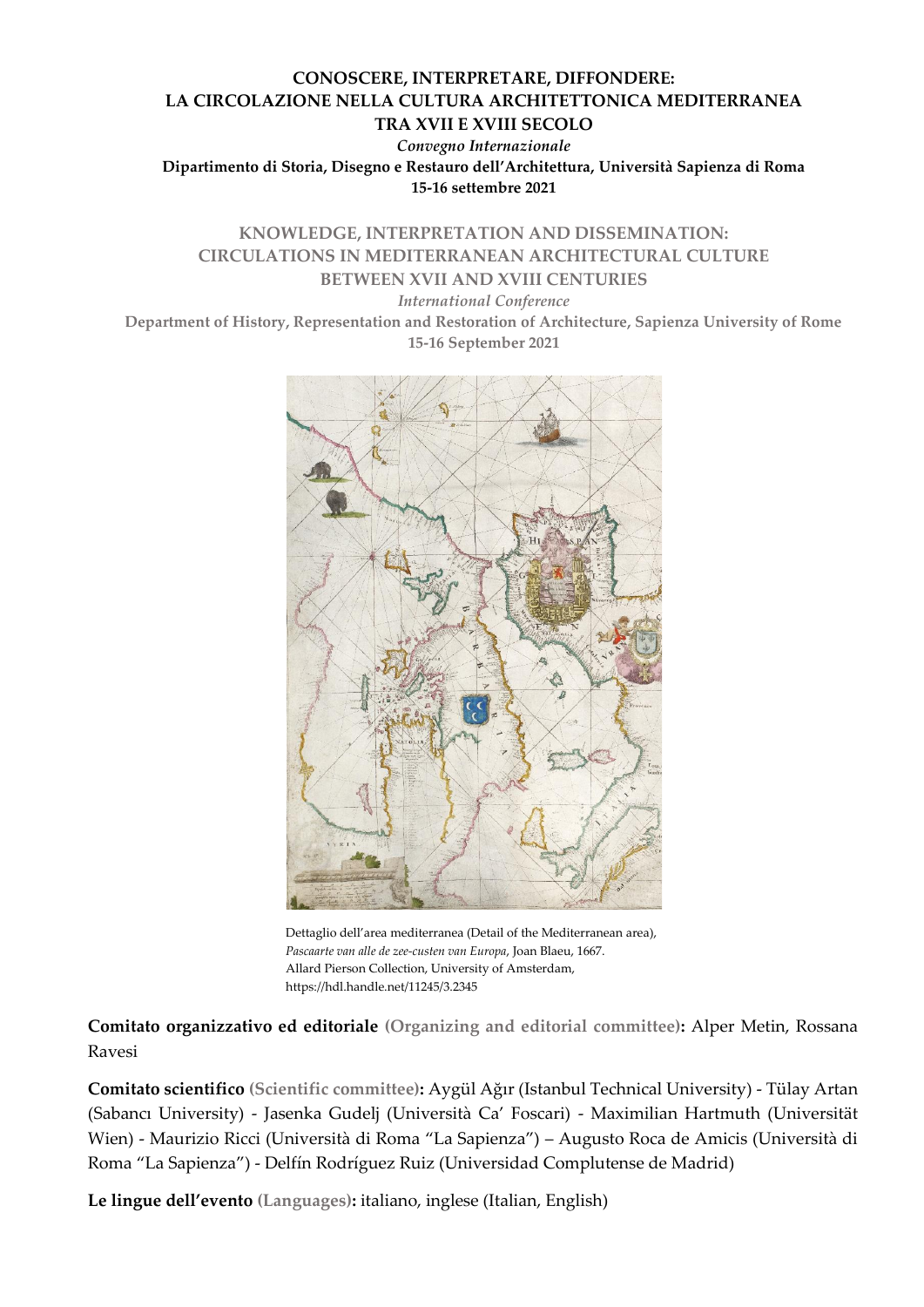

### **Giornata I: 15 Settembre 2021, mercoledì**

**(Day I: 15 September 2021, Wednesday)**

## **Saluti di apertura (Opening greetings):**

**09:00 Orazio Carpenzano**

Preside della Facoltà di Architettura - Università Sapienza di Roma

(Dean of the Faculty of Architecture)

### **09:10 Alper Metin, Rossana Ravesi**

 Dottorandi del Dottorato del Dipartimento di Storia, Disegno e Restauro dell'Architettura, Università Sapienza di Roma

(PhD fellows at the DSDRA Department)

#### **09:20 Emanuela Chiavoni**

Coordinatrice del Dottorato del Dipartimento di Storia, Disegno e Restauro dell'Architettura**,** Università Sapienza di Roma

(Coordinator of the Doctoral School of the DSDRA Department)

**09:30 Augusto Roca de Amicis**

Responsabile della Sezione di Storia dell'Architettura del Dipartimento di

### Storia, Disegno e Restauro dell'Architettura**,** Università Sapienza di Roma

(Head of the Architectural History Section of the DSDRA Department)

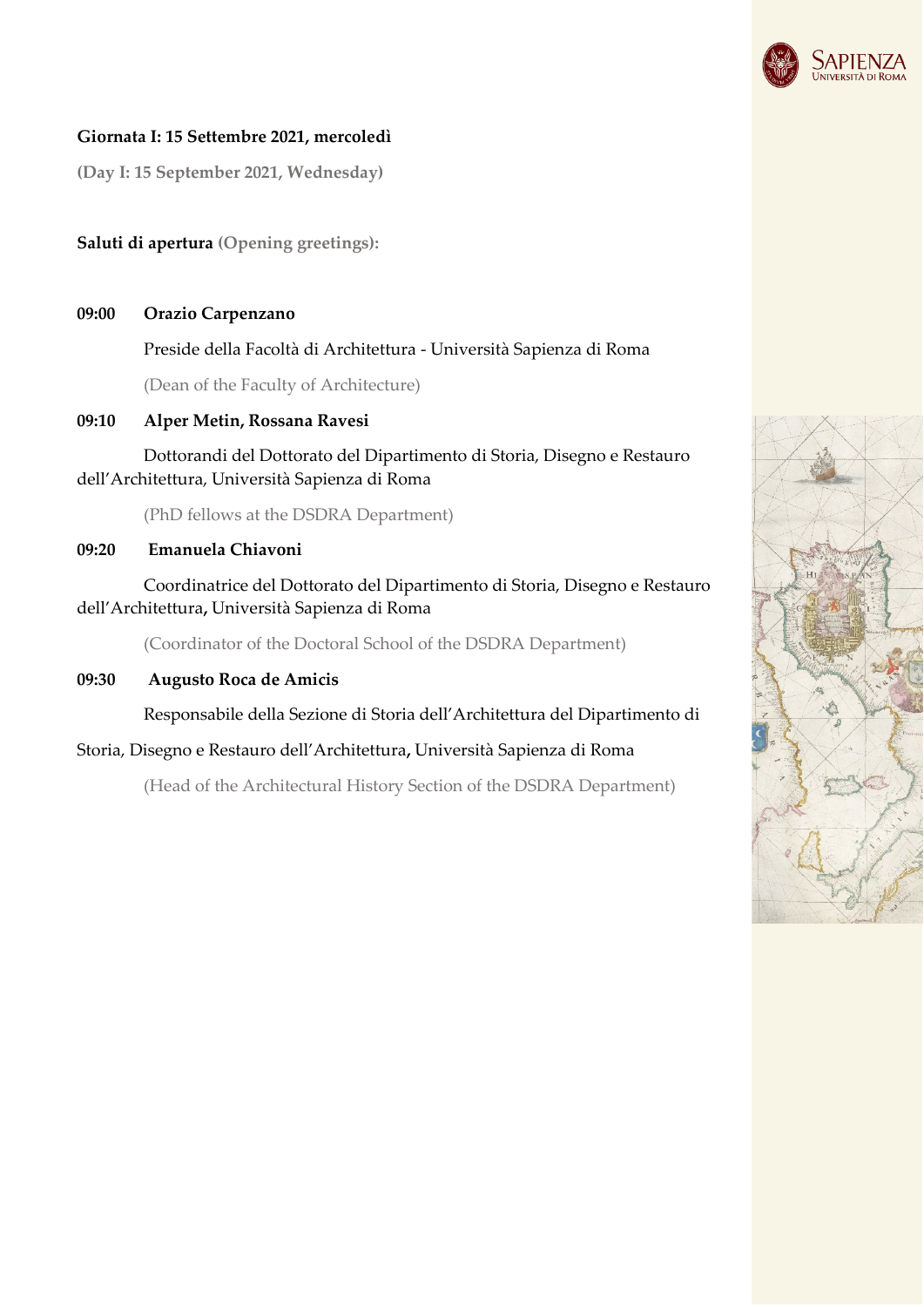

**Sessione I (1st Session): Nuove centralità: Sicilia, Malta, Spagna e Grecia (New centralities: Sicily, Malta, Spain and Greece)** (15.09.2021)

## **Chairperson:** Conrad Thake **-** University of Malta

**09:50** Sabina De Cavi - Universidade Nova de Lisboa, Portugal

*"Joan Baptista Nicolau: un album di modelli d'ornato per ornato architettonico (Museo del Prado, GDE, inv. D3548I)"*

**10:20** Rossana Ravesi - Università Sapienza di Roma, PhD Fellow, Italy

*"L'influenza delle maestranze dell'area siciliana nella Spagna in età moderna."*

**10:50** Denis De Lucca – University of Malta

*"Valletta as a centre of Baroque architectural culture between the XVII and XVIII centuries"*

**11:20** Eleni Anna Chlepa - Independent Researcher, Athens, Greece

"*Reconsidering the impact of the 'trattati di architettura' on the public architecture in Greece between the 17th and the 19th centuries"*

**11:50 Dibattito (Debate)** 

**Sessione II (2nd Session): Attori, veicoli e spazi della diffusione delle forme (Actors, vehicles and spaces of the diffusion of the forms)** (15.09.2021)

**Chairperson:** Augusto Roca de Amicis **-** Università Sapienza di Roma

**13:30** Fulvio Lenzo – IUAV, Venice, Italy

*"Antonio Gaspari e la tradizione veneziana: fra Palladio e Bisanzio"*

**14:00** Katia Martignago - IUAV, PhD Fellow, Venice, Italy

*"Joachim Bocher: un architetto disegnatore nel Mediterraneo"*

**14:30** Elisabetta Molteni – Università Ca' Foscari di Venezia, Italy

*"La circolazione in Europa di un modello ottomano da Juvarra a Quarenghi"*

**15:00 Pausa (Break)**

**15:30** Ronan Bouttier – Independent Researcher – Paris, France

*"French architects and engineers and the architecture of the Ottoman mosques in the late 17th century"*

**16:00** Shirine Hamadeh – Koç University, Istanbul, Turkey

*"18th-century Istanbul, the Mediterranean and Beyond"*

**16:30 Dibattito (Debate)**

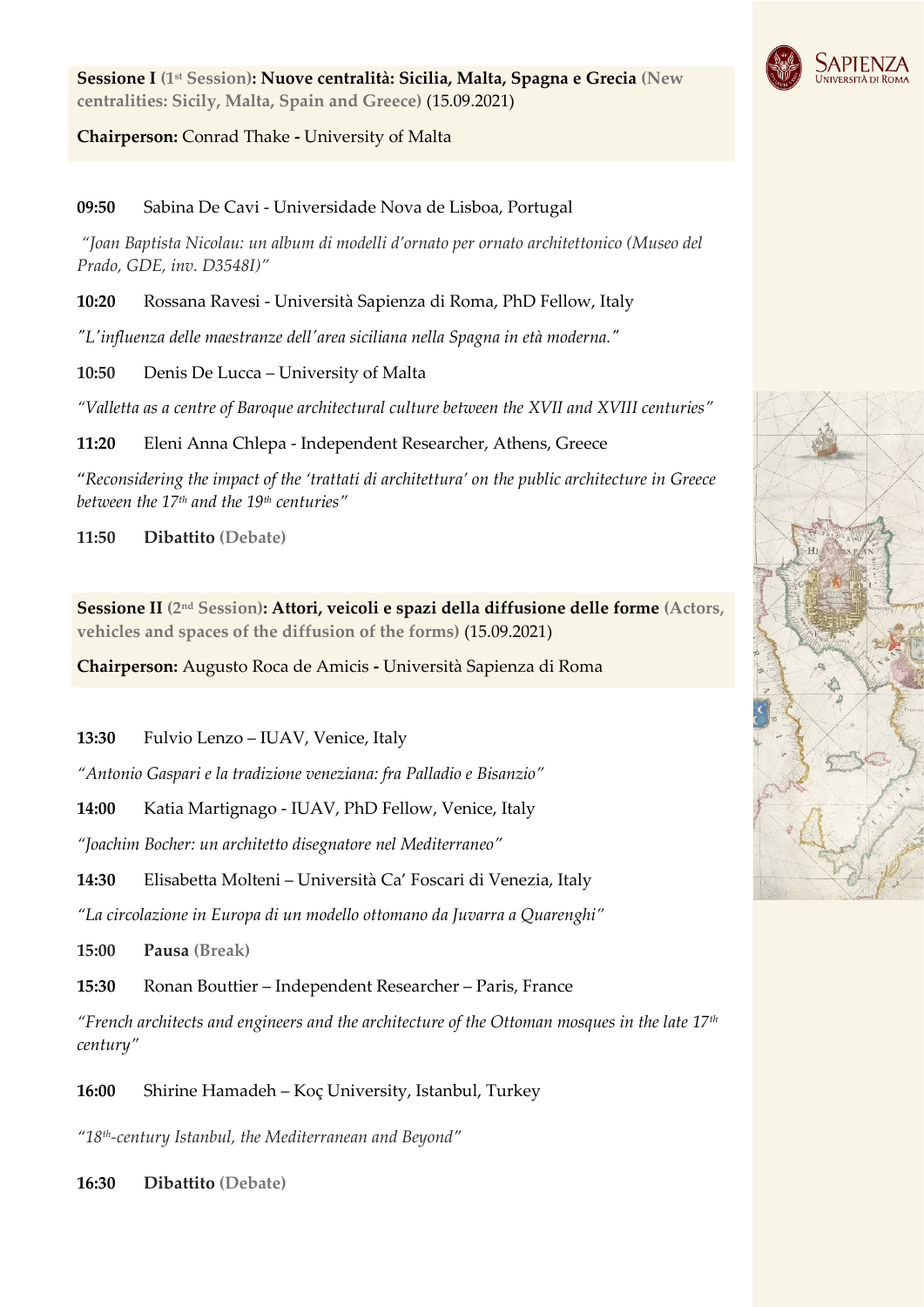

## **09:00 Saluti di apertura (Opening greetings) - Carlo Bianchini**

 Direttore del Dipartimento di Storia, Disegno e Restauro dell'Architettura, Università Sapienza di Roma (Director of the DSDRA Department)

**Sessione III (3rd Session): Le sponde dell'Adriatico (The Adriatic coasts)** (16.09.2021)

**Chairperson:** Jasenka Gudelj – Università Ca' Foscari, Venezia

**09.10** Cristiano Guarneri & Ines Ivić- Università Ca' Foscari di Venezia, Italy

*"Books, buildings and construction techniques: Materiality of architectural knowledge in the Republic of Ragusa during the Early Modern Period"*

**09:40** Darka Bilić - Institute of Art History, Centre Cvito Fisković - Split, Croatia

*"Ingegneri veneti e il patrimonio architettonico settecentesco dell'Adriatico orientale"*

**10:10** Petar Strunje - University of Zagreb, PhD Fellow, Croatia

*"Constructing a Fondaco per i Turchi: Discussions, mediators, commissions"*

**10:40 Dibattito (Debate)**

**Sessione IV (4th Session): Una capitale "barocca" nel Mediterraneo orientale? (A "Baroque" capital in the Eastern Mediterranean?)** (16.09.2021)

**Chairperson:** Aygül Ağır – Istanbul Technical University

**11:30** Alper Metin – Università Sapienza di Roma, PhD Fellow, Italy

*"Corinthian and corinthianesque capitals of 18th-century Istanbul: architecture, craftsmanship and interest for the West (1740-1778)"*

**12:00** Aras Neftçi - Istanbul Technical University, Turkey

*"The role of the Nuruosmaniye Mosque within the 18th-century Ottoman domed structures: tradition and innovation"*

**12:30** Paolo Girardelli – Boğaziçi University, Istanbul, Turkey

*"An ambivalent landscape: Pera in the 1770s"*

**13:00 Dibattito (Debate)**